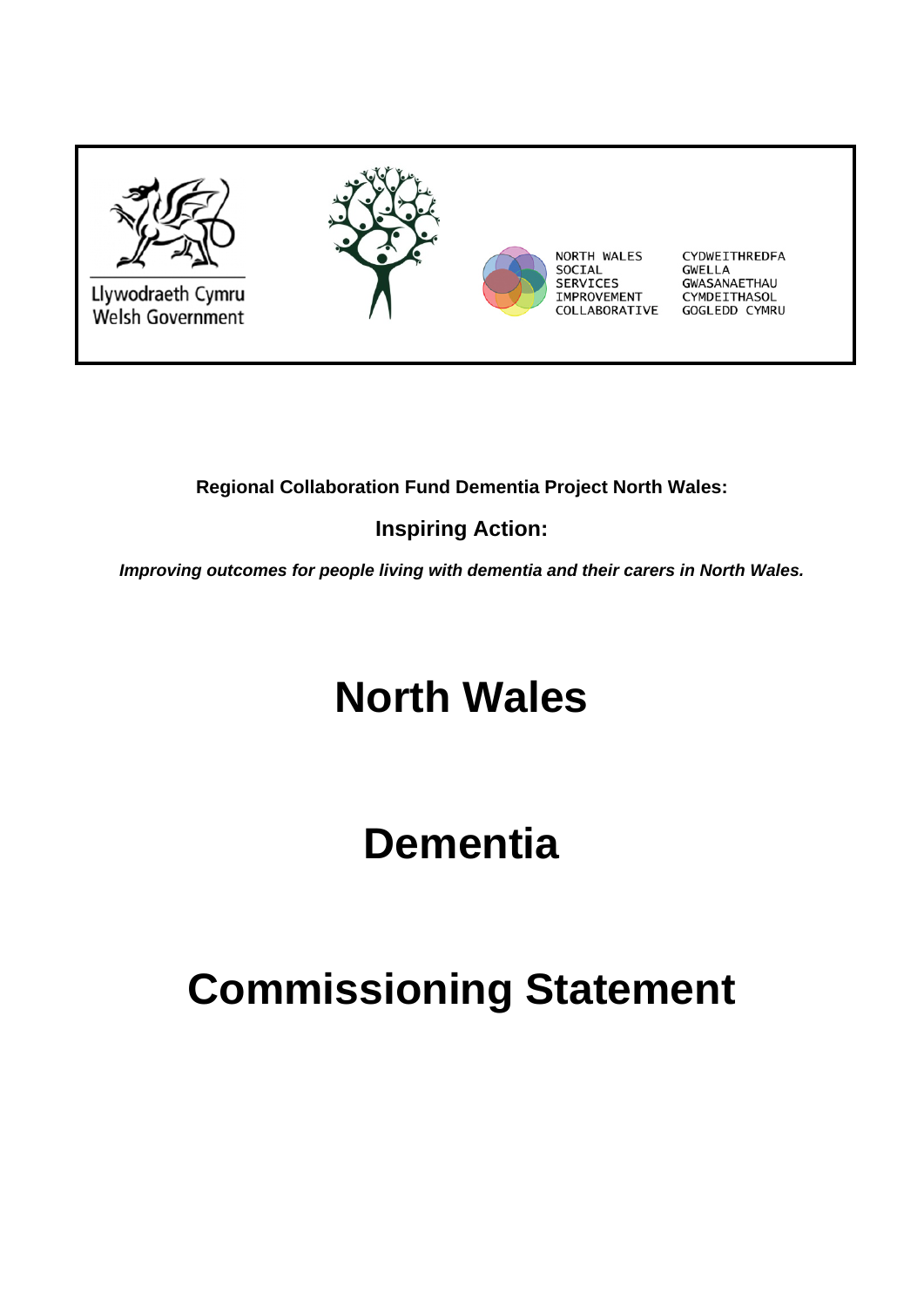## **Welcome to the first**

## **North Wales Dementia Commissioning Statement.**

This Commissioning Statement is a symbol of the regions drive and determination to provide valuable information to Providers of service for people living with dementia and their carers across North Wales.

Successful and valued services meet the needs of the person through working collaboratively and in partnership with other organisations and sectors.

Welsh Government policies highlight that the future for services in Wales is where the Voluntary / Community and Independent sector plays a key role in delivering services and where Local Authorities have an enabling role for shaping service provision.

This Commissioning Statement should not be read in isolation. Each of the Six Local Authorities across the region, Isle of Anglesey, Gwynedd, Conwy, Denbighshire, Flintshire and Wrexham have a Commissioning Strategy or Plan that focuses on older people services and services for those people living with dementia and their carers. These provide key information held on current and future needs, thoughts on how demand for services will change and may be met in the future. Included in the strategies / plans are links to more detailed sources of information which can be found on the Local Authority website which will be updated to reflect current information and intentions.

#### **We hope you find this Commissioning Statement useful and let us know what you think. Details of who to contact are provided.**

Created as part of the Inspiring Action, Regional Collaboration Fund Dementia Project North Wales,

led by North Wales Social Services Improvement Collaborative.

#### What is it?

The Commissioning Statement is targeted for Providers from all sectors who deliver services for people living with dementia and their carers.

The Commissioning Statement summarises demand, supply and commissioning intentions to help support current and potential providers to develop the right service to meet the needs of the people living with dementia and their carers across the region.

**Why is this useful for me?** 

Encourages creativity, innovation and sharing of best practice.

Supports improved relationships between commissioners and service providers.

Creates a foundation for improvement.

### **Links to Commissioning Strategies and Plans for North Wales Local Authorities.**

**Isle of Anglesey: http://www.anglesey.gov.uk/searchresults?qsearch=1&qkeyword=commissioning+strategy** 

**Gwynedd: https://www.gwynedd.gov.uk/en/Residents/Search-Results.aspx?search\_keywords=commissioning+plan**

**Conwy: http://search.conwy.gov.uk/search.aspx?pckid=21&aid=368692&pt=6018936&sw=commissioning+strategy&Submit=Search**

**Denbighshire: https://www.denbighshire.gov.uk/en/resident/search/search.aspx?search=elderly%20mental%20health%20commissioning%20strategy**

**Flintshire: http://www.flintshire.gov.uk/en/Resident/CouncilApps/Search.aspx?search\_keywords=older+people+dementia+commissioning+strategy**

**Wrexham: http://www.wrexham.gov.uk/english/council/social\_services/older\_people.htm**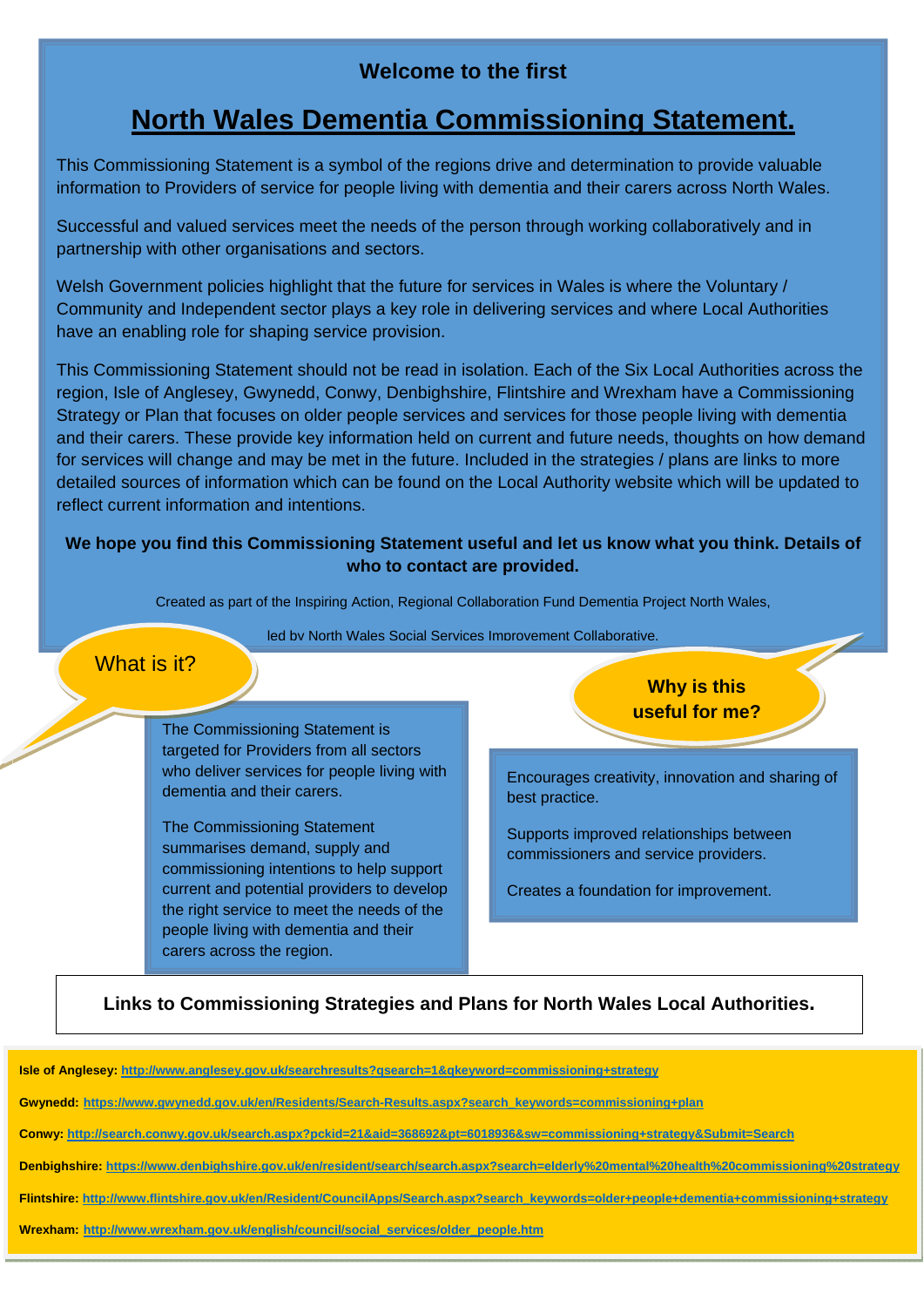This is what we **Want** and **Need** for People living with Dementia and their Carers in North Wales

#### **Personalisation:**

Services that are focused on the person and centred on **R**espect **E**mpathy and **D**ignity. **Page 6** 

**Active offer of Welsh Language Services** to enable people living with dementia and their carers to access the service they require in the language of choice throughout the dementia journey.

**Page 10** 

**Early Intervention, Prevention and Re-ablement** to provide services that accommodate people living with dementia and their carers with a range of needs, for example, early onset, learning disabilities, sensory impairments, ethnic and cultural needs**.** 

**Page 11** 

**Outcomes based Commissioning & Wellbeing.** 

providers need to demonstrate how their service makes a difference to the quality of life and wellbeing of people living with dementia and their carers as well as meeting health and social care outcomes, including cost saving and benefits.

**Page 12**

#### **Adding Value**

through connecting with existing community groups, facilities and volunteers to add value to the service. **Page 13**

**Collaborative service provision between Health, Social Care and Voluntary Sector** to provide a holistic service which focuses on the needs of the person living with dementia and their carers. To move away from a one dimensional service. To think creatively about working in collaboration.

**Page 14**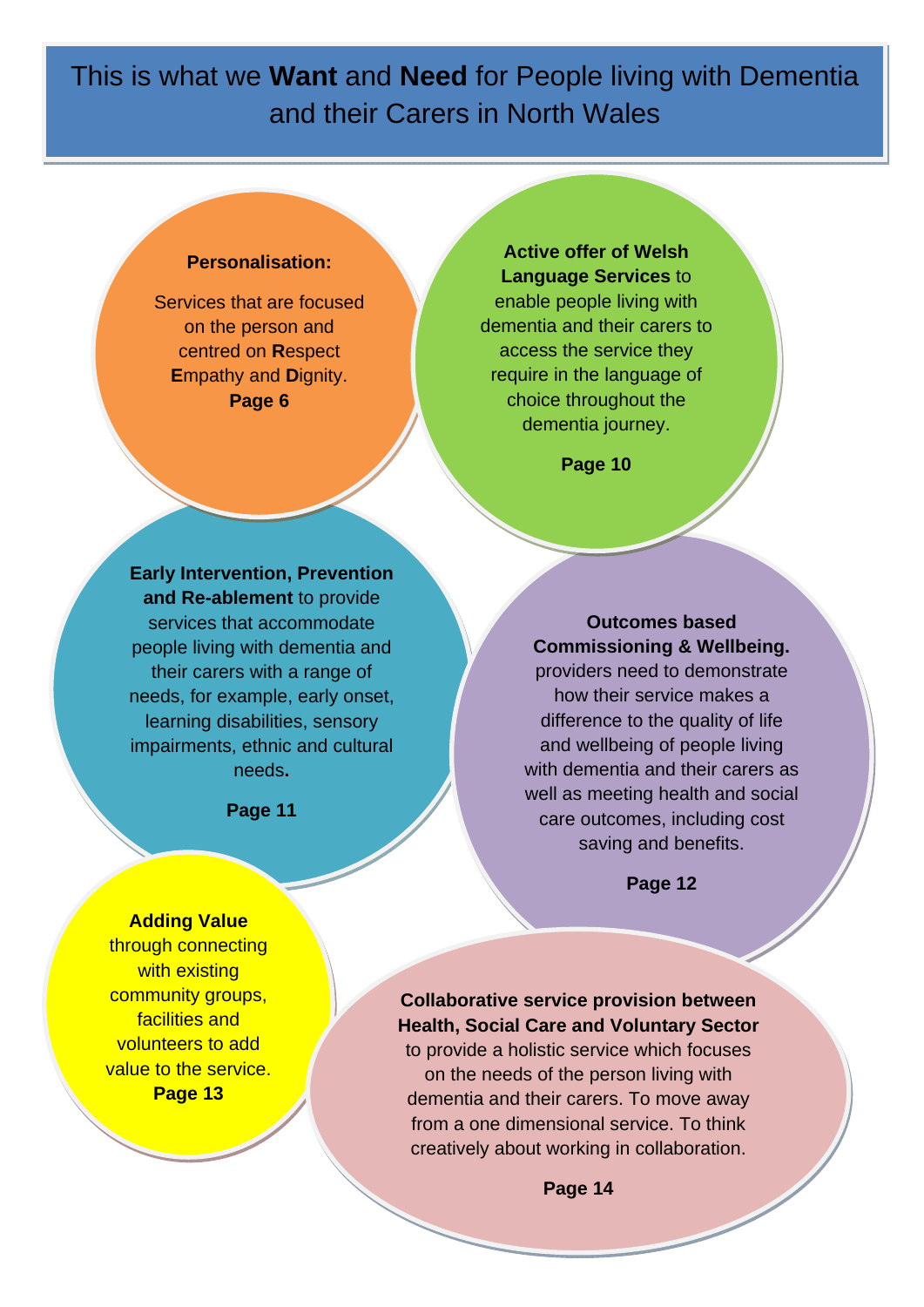# **DEMENTIA NORTH WALES**

In line with the Dementia Vision for Wales (Welsh Government, 2011):

**We want to emphasise four priority areas for improvement:** 

- **1.** Improved service provision through better joint working across Health, Social Care, the Voluntary Sector and other agencies.
- **2.** Improved early diagnosis and timely interventions.
- **3.** Improved access to better information and support for people with dementia and their carers, including a greater awareness of the need for advocacy.
- **4.** Improved training for those delivering care, including research.

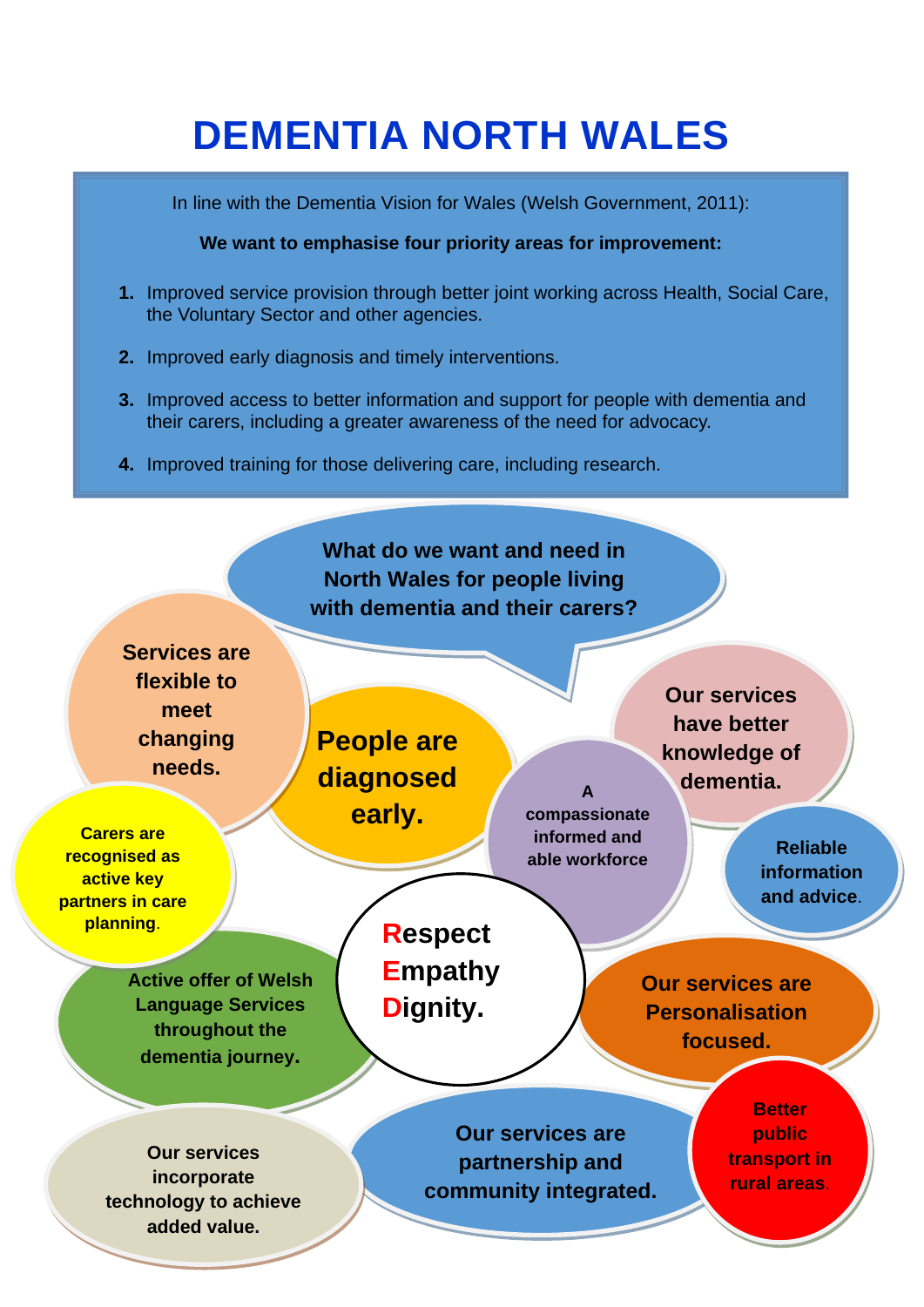## Dementia in the North Wales Region

### (More specific Stats available on p. 5)

- North Wales is home to 680,642 people, equating to 22.7% of the total population of Wales (Institute of Welsh Affairs 2010). Life expectancy in North Wales is in line with the Wales average for men (78 years) and for women (84 years). The majority of people (78.8%) with dementia are cared for at home by a relative or friend and the average age of a family carer is between 60 and 65 years old.
- North Wales has a higher proportion of people aged 55+ in the population compared to Wales as a whole (Public Health Wales 2013).
- An estimated 2.7% of the population of North Wales are aged over 85, which is slightly higher than the average of 2.5% across Wales, and the number of people in this age group is expected to double by 2033 (ONS 2011, Welsh Government, 2014). By 2015 there will be 850,000 people with dementia in the UK of whom 670,000 will be cared for by an unpaid carer (i.e. friend, family member, neighbour).
- The region has a distinct identity underpinned by Welsh culture and the Welsh Language.
- The percentage of the population aged three and over who speak Welsh is below the Wales average in Flintshire and Wrexham, but higher than the Wales average in Conwy, Denbighshire, the Isle of Anglesey and Gwynedd.
- The counties of Gwynedd and the Isle of Anglesey have a higher concentration of Welsh speakers in comparison to all the other counties in Wales (ONS, 2011, Welsh Government 2014).
- The development of collaborative, integrated community based services for people living with dementia and their carers is a priority across the North Wales region.
- The rate of older people (aged 65+) who are supported in the community per 1,000 population aged 65+, is below the Welsh average in all 6 counties in North Wales, however Wrexham and Flintshire have a higher rate of older people supported in the community than the other four counties (ONS 2011, Welsh Government, 2014).
- In Wales there are an estimated 45,000 people with dementia (Alzheimer's Society 2014); however this is likely to be an under-estimate of the true prevalence of the condition.
- Only 44% of people with dementia in England, Wales and Northern Ireland receive a diagnosis.The Alzheimer's Society estimate that less than 40% of people with dementia in Wales receive a formal diagnosis (equating to over 27,868 undiagnosed people across Wales, and the lowest national diagnosis rate in the UK) (Alzheimer's Society 2013). The Alzheimer's Society (2013) have called upon health and social care bodies across Wales to set dementia as a local priority, to work towards achieving dementia supportive communities, and to share best practice.

**https://www.carers.org/help‐directory/alzheimers‐and‐dementia http://www.alzheimers.org.uk/statistics**

 The number of people with dementia in Wales is projected to increase by 31% by 2021, and by as much as 44% in some rural areas (Welsh Assembly Government 2011).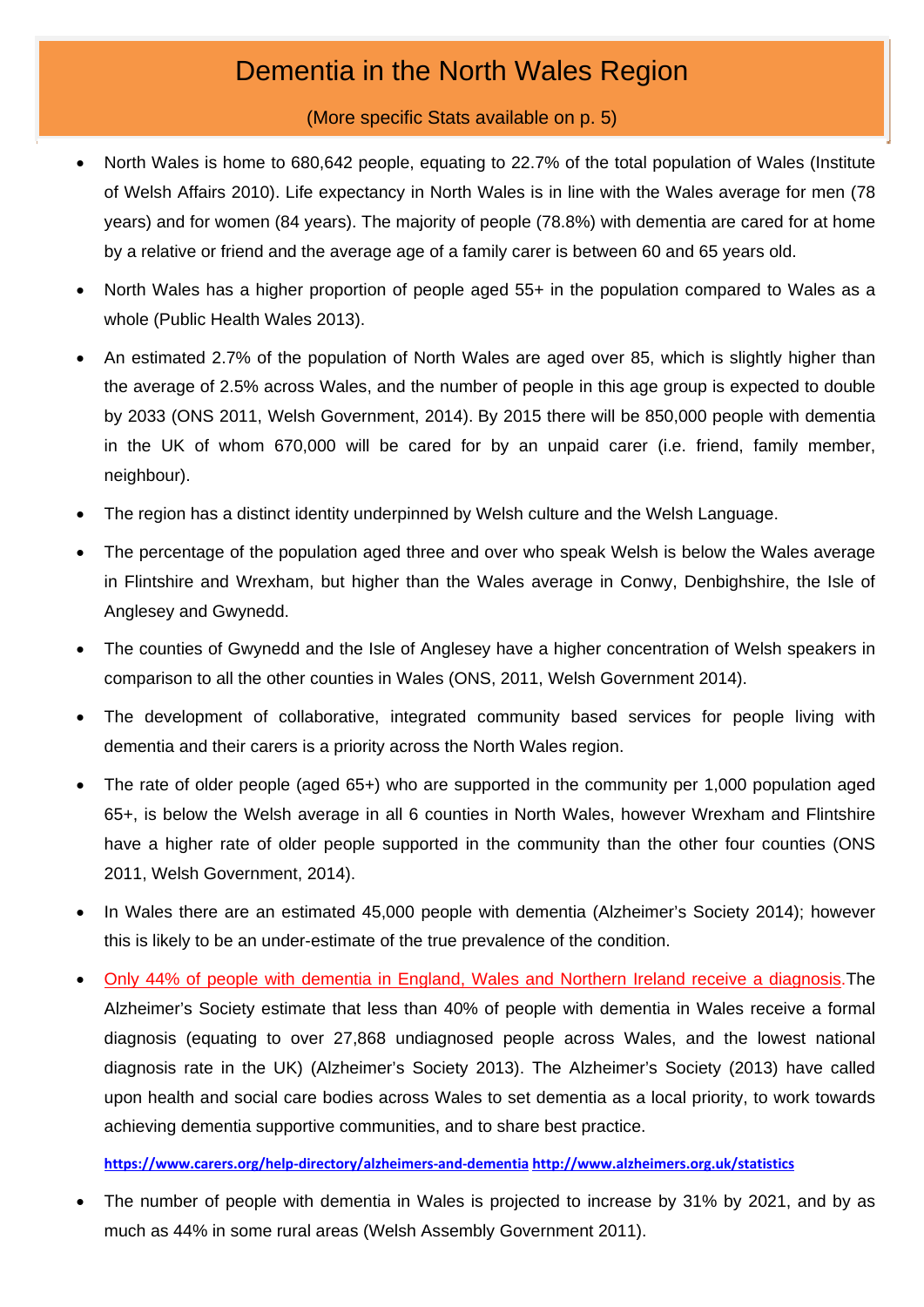## Dementia in the North Wales Region

In 2013, the Alzheimer's Society estimated that there were 10,727 people with diagnosed dementia in the North Wales region. The estimated figures for each local authority are provided in the bar chart below:



**What are the important considerations that are specific to providing support for people living with dementia and their carers in North Wales?** 

**We need to meet the needs of people living with dementia and their carers in rural areas.** 

**We need to meet the needs of people living with dementia and their carers for whom Welsh is their first language.** 

**We have a higher proportion of people aged 55 and over compared to Wales as a whole and the highest levels of social deprivation in some parts of the region.**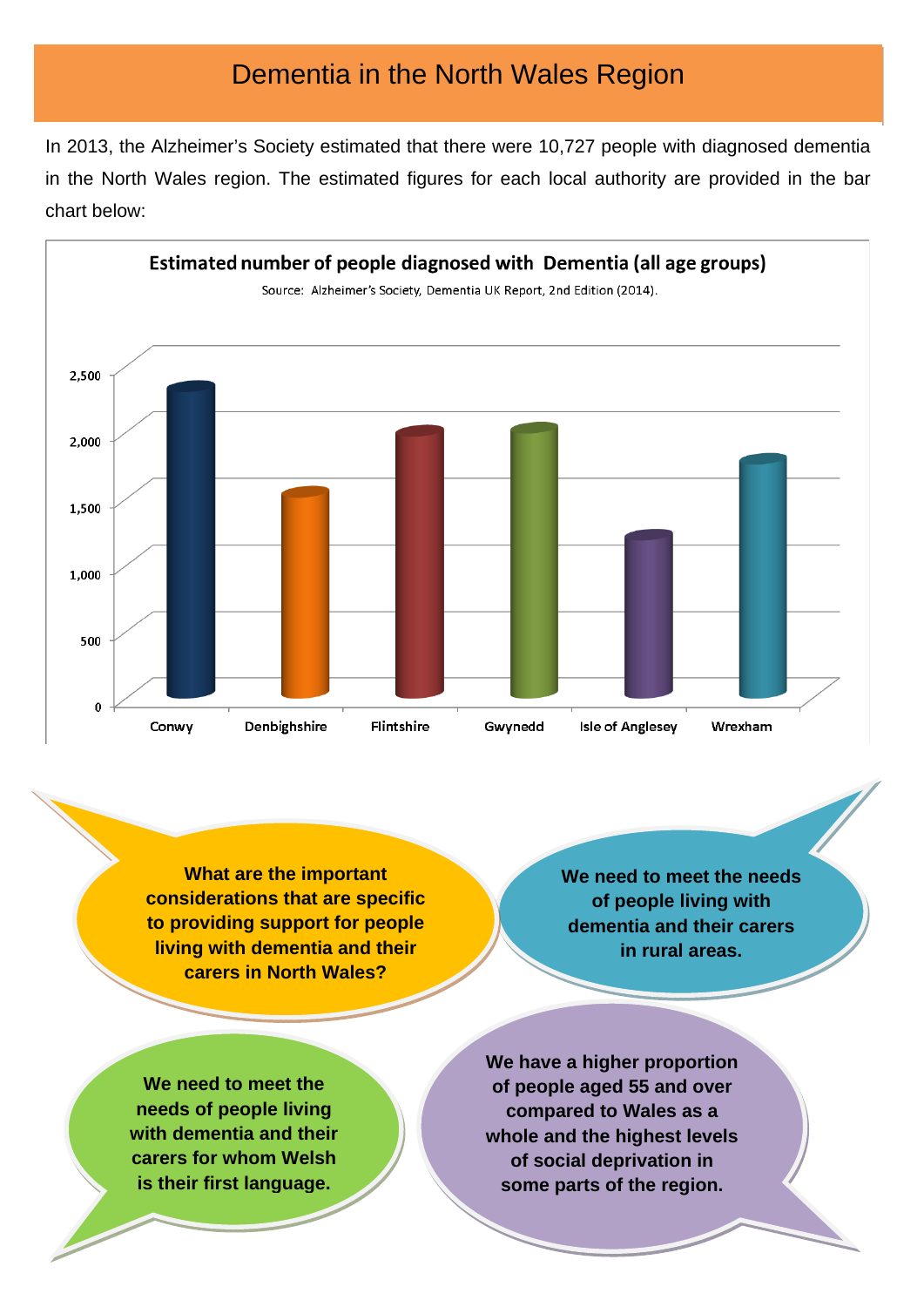Caring for the Person Living with Dementia and their Carers

## What do we need?

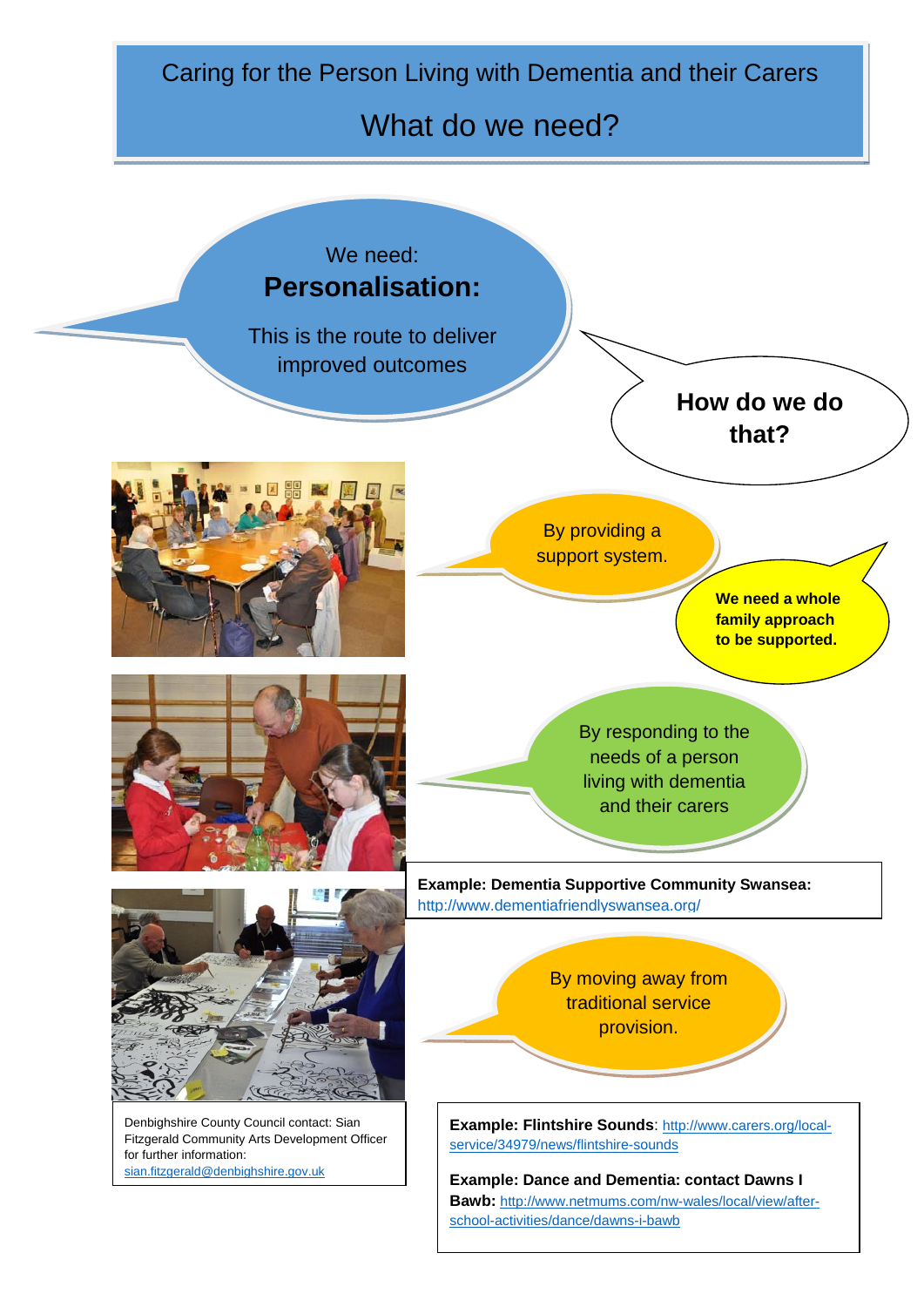By moving towards a model that promotes and encourages, flexible, personalised care.



**Example: Crossroads Care in the Vale (EMI):** http://www.crossroadsvale.org.uk/about-us/welcome-to-crossroads/ **Example: Age Cymru Gwynedd and Mon sitting Service**  http://www.ageuk.org.uk/cymru/gwyneddamon/Search/?keyword=sitting+servic

۳

**How? by focusing on Individual Outcomes.**

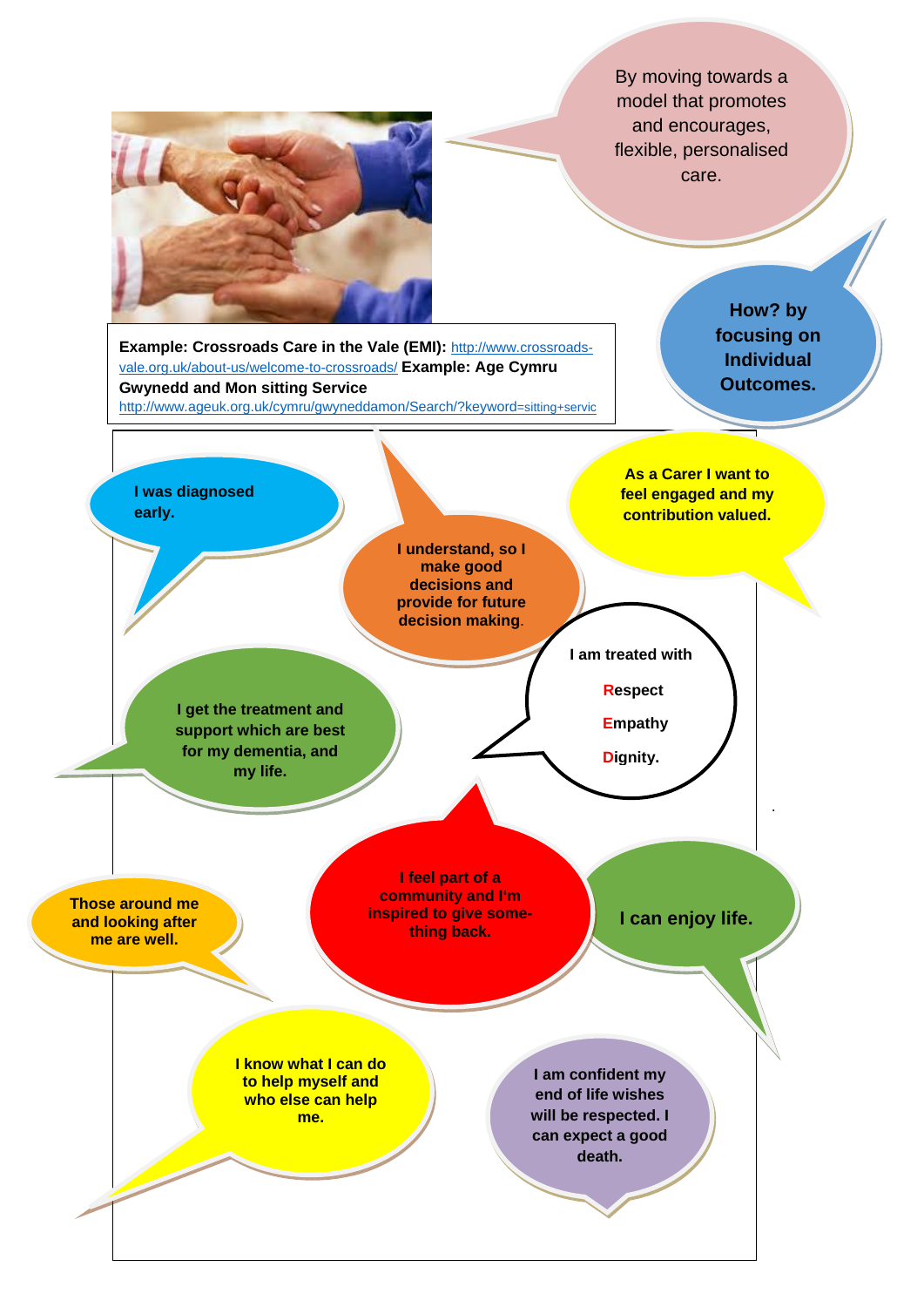

 **archive/2014/02/pontyberem-becomes-a-dementia-Example: Carmarthenshire Dementia Project http://newsroom.carmarthenshire.gov.uk/newsfriendly-community/#.VbY7dE0tDiw**

**Example: Denbighshire Commissioning Programme: e-mail Bethan.wyn.roberts@denbighshire.gov.uk**

**'A Road Less Rocky': supporting Carers of People with Dementia**: https://www.carers.org/sites/default/files/dementia\_executive\_summary\_english \_only\_final\_use\_this\_one.pdf

By focusing on partnership working and building on coproduction to help improve co-operation and communication

> **As a Carer I want my expertise and experience to be utilized and valued**.



By reducing dependency and support people living with dementia and their carers to remain in their own homes / communities for longer.

[.]

**Example: The Raglan Care at Home in Rural Monmouthshire**: http://www.monmouthshire.gov.uk/app/uploads/2014/05/Raglan‐Project‐Summary‐short‐version.pdf

**Example: Care Closer to Home: Integrated Community Resource Teams in Pembrokeshire:**  http://www.kingsfund.org.uk/audio-video/care-co-ordination-demonstrator-site-pembrokeshire- %E2%80%93-community-care-closer-home

 $\mathbf{L}$ 



For further information on Dementia RED please contact the North Wales Alzheimer's Society: Dementia RED Manager: Emma Gough, emma.gough@alzheimers.org.uk

By helping people living with dementia and their carers to help themselves in terms of accessing appropriate community support services at the right time.

**Example: NEWCIS: North East Wales Carer Information Service:**  http://www.carers.org/local-service/flintshire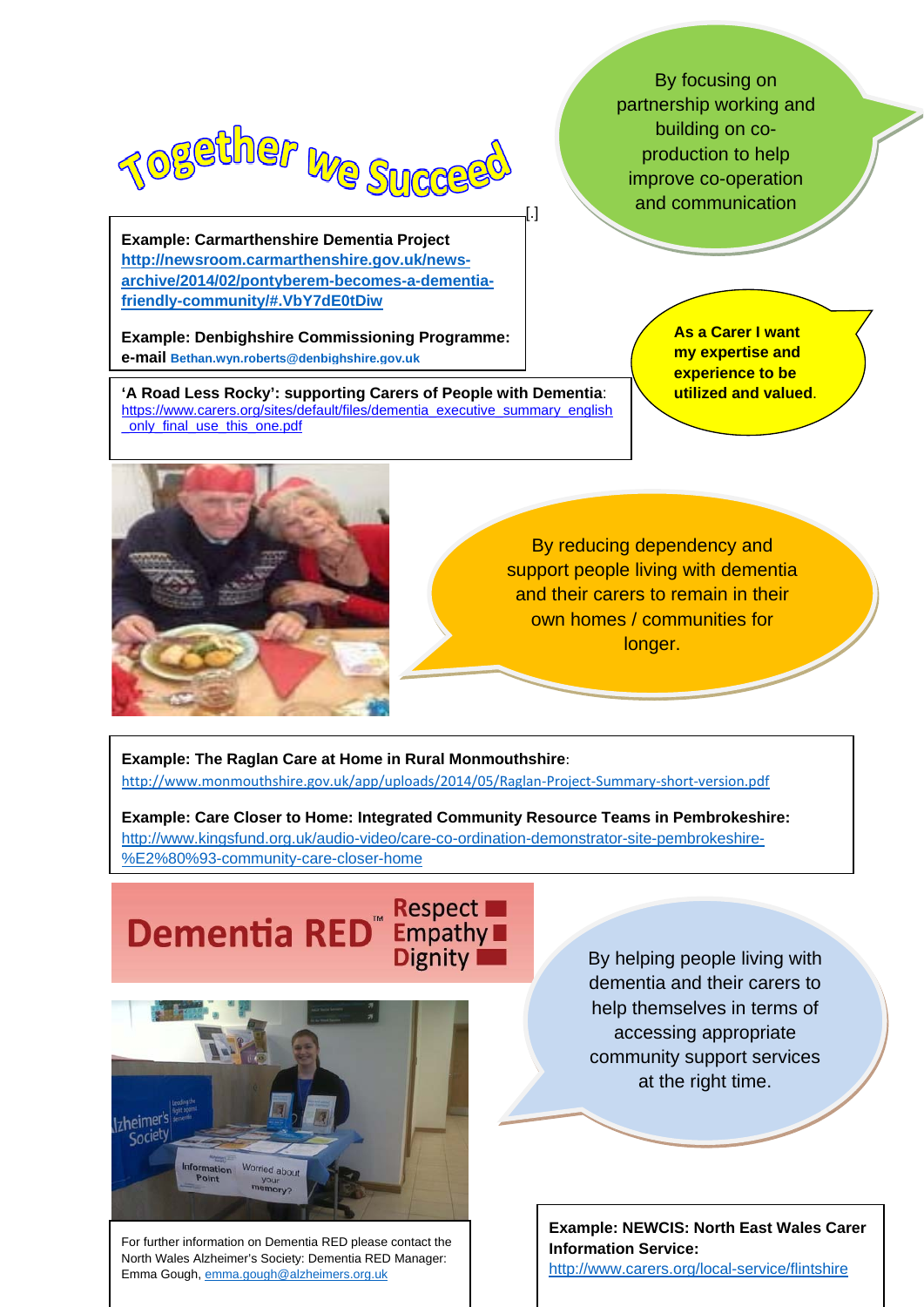# **Strategic priorities for North Wales**

## **Personalisation**

To shape a service, the Provider needs to start with the person living with dementia and their carers.

The Provider needs to view the person as an individual with strengths, preferences and aspirations. We want the Provider to place the person at the centre of the process of identifying their needs and making choices about how and when they are supported to live their lives.

The Provider should address the needs and aspirations of whole communities to help build Dementia Supportive Communities, ensuring that everyone has access to the right information, advice and advocacy to make good decisions about the support they need.

Providers need to ensure that people living with dementia and their carers have wider choice in how their needs are met and are able to access universal services such as transport, leisure, health, education and housing regardless of age and ability.

#### *Example of a service centred on Personalisation:*

*Denbighshire Arts: https://denbarts.wordpress.com/2014/11/18/lost-in-art-10/*

**The Lost in Art group** have been providing a visual arts project for people living with dementia and their family carers to attend together at Ruthin Craft Centre since 2010. The project is delivered by Denbighshire County Council and the Arts Council of Wales. The group engages in a range of creative arts activities, stimulated by a creative environment and by their own creative ideas and interests. The project is widely recognised as a model of good practice in supporting people with dementia and their carers, by providing a service which centres on personalisation, providing a setting for enjoyable creativity, self- expression, engagement and socialisation in meaningful activity.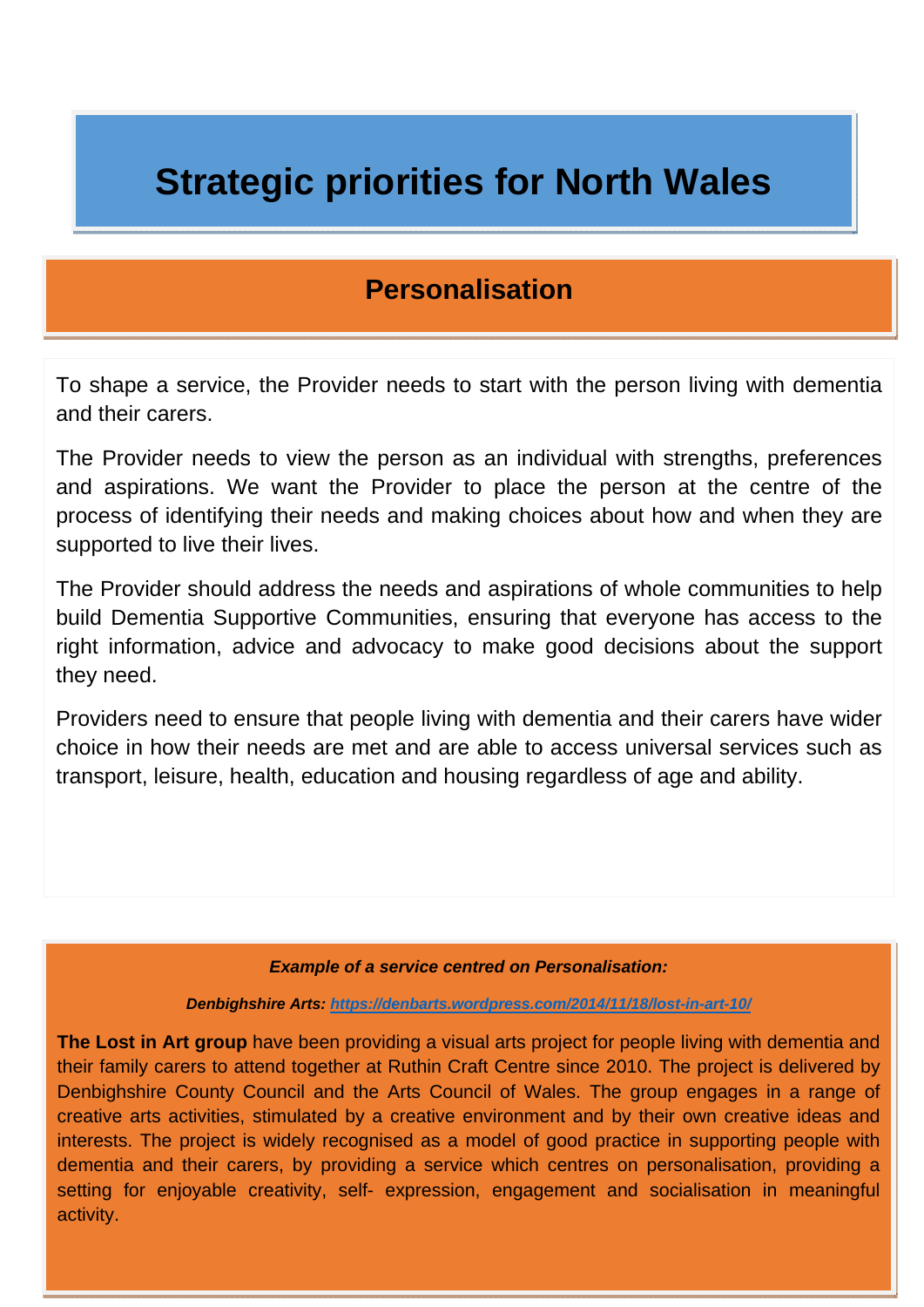# Active Offer of Welsh Language Services

*"Being sensitive to the needs of the patient is all important when providing dementia care. Language is not a matter of choice in this case, but a real and serious clinical need'* **(Huws, 2013). Huws, M. 2013. Communicating in Welsh Essential to Dementia Care. [Online]. Available at**

http://www.comisiynyddygymraeg.org/english/news/Pages/Communicating-in-Welsh-essential-to-dementia-care.aspx [Last Accessed 24 / 04 / 2015].

Dementia can cause a person to revert back to using their first language. For many Welsh speakers, being able to use their own language has to be seen as a core component to care and not as an optional extra. It is the responsibility of the service Providers to meet these care needs. Providers from all sectors have an expectation to mainstream Welsh language services as an integral element of service planning and delivery. There is a need to meet the needs of those people living with dementia in rural areas and for those people for whom Welsh is their first language. Some people can only express their needs for care effectively by speaking Welsh. We want Providers to be able to offer a bi-lingual service to enable people living with dementia and their carers to access the service they require in the language of their choice throughout the dementia journey.

North Wales has a distinct identity underpinned by Welsh culture and the Welsh Language. The counties of Gwynedd and the Isle of Anglesey have a higher concentration of Welsh speakers in comparison to all the other counties in Wales (ONS, 2011, Welsh Government 2014). There are important considerations that are specific to providing support for people with dementia and their carers in North Wales. There is a higher proportion of people aged 55 and over in the region compared to Wales as a whole and higher levels of social deprivation in some parts of the region (Welsh Assembly Government 2011, Public Health Wales 2013). The Welsh Government asserts that services delivered in Welsh should be 'actively offered' to people living with dementia. Welsh speaking dementia patients across the region could be left to struggle owing to the lack of Welsh-language provision. It is important for staff (paid and non-paid) working in the health and social care sectors and services across the region of North Wales to recognise that some people can only communicate their needs effectively through their first language - being Welsh (Wyn Roberts, 2014-2017, pp. 2-3). We want the Provider to consider the following when shaping the design of their service:

- **Services are provided in the service user and their family's language.**
- **The language of choice is recorded.**
- **Literature and information provided to the public is bi-lingual.**
- **Signs and advertisements are bi-lingual.**
- **Translation arrangements are in place. (Gwynedd County Council, Scrutiny Committee Services, 2014, p. 9).**

#### *Example of a service which actively offers a Welsh Language provision:*

**Waen Outreach**: *http://www.capelywaen.btck.co.uk/CanolfanDyddaGofalCymunedol* In the North Wales region the Voluntary Sector organisations and Community groups are delivering a plethora of bi-lingual community services which are providing support for people living with dementia and their carers. Following a community audit of need and wide consultation with local groups, which documented the personal experiences of older people within the predominantly rural community, it was apparent that access to appropriate bi-lingual day care support was needed. There was a highlighted need for care to be provided bilingually for older people and especially people with cognitive problems / dementia. A service model was developed by Waen Outreach, a group solely run by volunteers and located in the Waen, St Asaph, Denbighshire. The level of care is based on the Hospice day care principles. There is a range of daily activities offered from chair based exercises, arts and crafts, cooking, gardening, physiotherapy assessment, reminiscence and creative writing among others. Everyone who attends is visited informally at home prior to attending to ensure that the volunteers can support their needs. The service is open 45 weeks a year and works in partnership with other Voluntary Sector organisations and Community Groups. Current costs for providing weekly day care are approximately £9,000 per year. This service model in recent times has received some funding from statutory sector but tend to meet most of their own costs including the activities provided and the cost of ensuring all volunteers are trained in First Aid, Food Hygiene, Moving and Handling, POVA, Dementia Awareness. Weekly door to door transport is provided by Dial a Ride but fully funded by the service, along with equipment, materials, utilities, food. Fundraising activities are organised throughout. Such a model helps in providing much needed support for the person living with dementia and their carers in their first language being Welsh.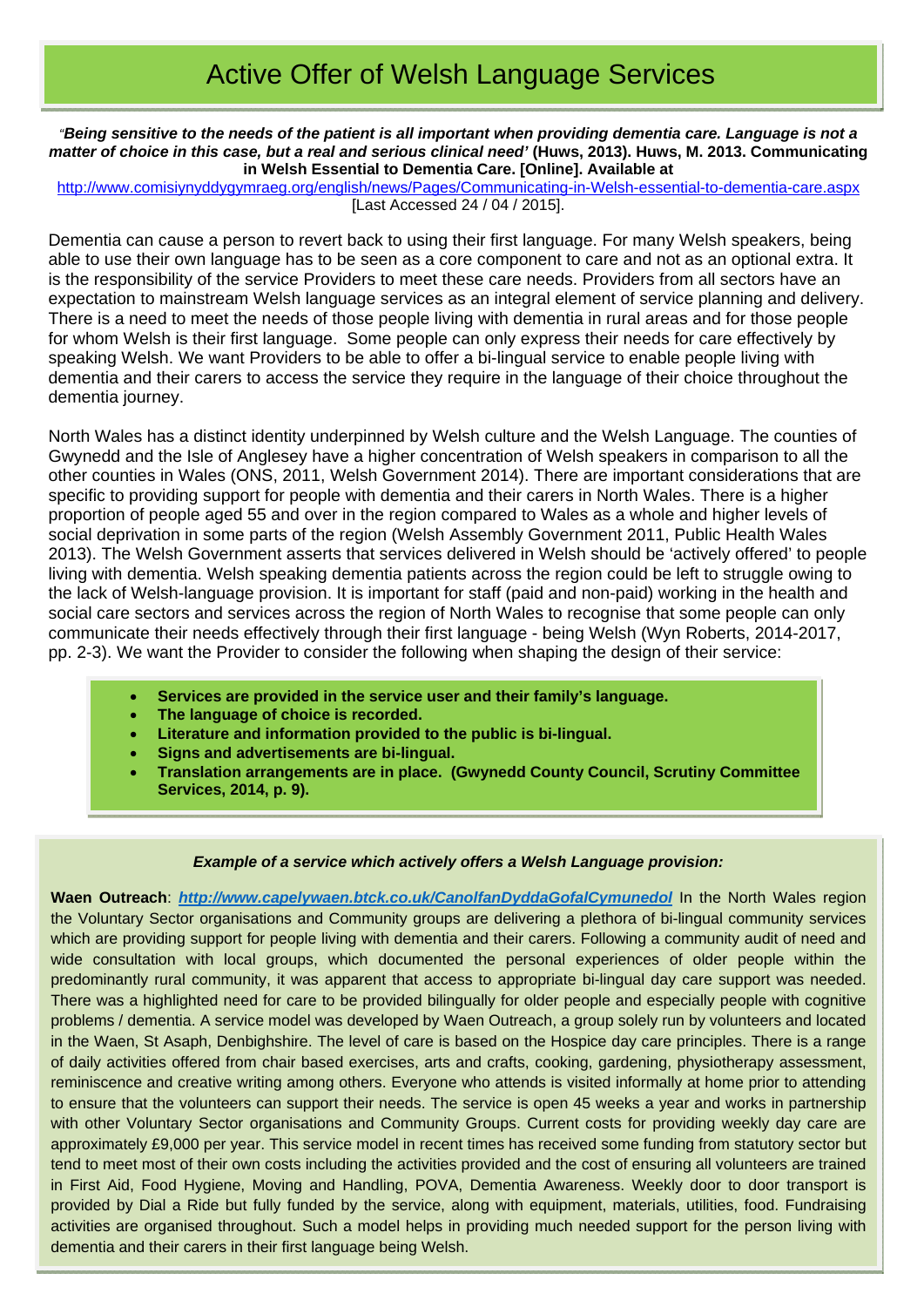# Early Intervention, Prevention & Re-ablement.

We want Providers to provide services that are able to accommodate people living with dementia and their carers with a range of needs, for example, for people with dementia who have early onset, learning disabilities, sensory impairments, ethnic and cultural needs. We want Providers to consider utilizing digital mobile technologies and assistive technology to help people living with dementia to live more independently (follow link): **AT Dementia** http://www.atdementia.org.uk/

Throughout North Wales, Social Care services are supporting people through re-ablement, independence, wellbeing, social inclusion and assistive technology to live in their own homes and communities safely and independently for longer. This results in the cohort of people requiring residential or care home with nursing, as changing. Owing to the increasing ageing population people are developing complex needs such as a dementia. Early interventions are critical in providing appropriate information and support for those people living with dementia and their carers in the community.

Our Commissioners want to support services that can offer early intervention to prevent unnecessary deterioration in health that could cause a need for increased care. We want our services here in North Wales to prevent avoidable health deterioration by encouraging healthy lifestyles, reducing risk factors for ill health or disability before they have happened. Through focusing on an outcome based commissioning approach we can create effective contractual conditions to focus on re-ablement. Our Commissioners are committed to re-ablement in the community to help improve a person's independence, recovery and the challenges they face throughout the dementia journey following an identified need for appropriate care at home. It has become apparent that re-ablement services have excluded people living with dementia owing to the progressive nature of the condition. It was believed that people living with dementia would not benefit from re-ablement care packages. There is growing support and a general consensus that people living with dementia can benefit from a period of re-ablement. **SCIE: Maximising the potential of Re-ablement:** http://www.scie.org.uk/publications/guides/guide49/dementia.asp

We want Providers to align their services with the principles of early intervention, prevention and re-ablement so that better outcomes are delivered for people living with dementia and their carers in the long term. We want Providers offering such services to evidence the quality of life benefits for the people living with dementia, their carers and the cost benefits that the service will have on the health and social sectors. We want Providers to think about the evidence and data they collect to be able to meet our requirements.

#### *Example of service that centres on early intervention, prevention and re-ablement:*

*Dementia Go https://www.gwynedd.gov.uk/en/Council/News/Press-releases/April-2015/Activitydayforpeoplelivingwithdementia.aspx* Many people living with dementia and their carers across the region often lack the confidence to take part in social activities or to engage with people outside their own home. Owing to this there is concern that those people living with dementia and their carers become isolated, especially those living in the rural areas of the North Wales region, thus putting them at risk of poor mental emotional wellbeing. An example of where this issue has been highlighted is during the delivery of the *Dementia Go* exercise programme. These classes have been operating at Dysynni. Glaslyn and Arfon Leisure Centres in Gwynedd. Lack of physical activity can reduce strength, balance, co-ordination and stamina, making daily activities more difficult and putting people living with dementia at risk of falls. This integrated programme includes the exercise referral team, memory clinics, mental health teams, physiotherapists, occupational therapists, GP surgeries, Social Services, Voluntary Organisations, Carer's Outreach and the Alzheimer's Society. The *Dementia Go*  physical activity classes consist of 1 hr of gentle exercises to improve mobility, balance, co-ordination and endurance to help with daily tasks and reduce the risk of falls. The last 30 minutes of the class offers the opportunity to socialise over refreshments. Other organisations such as Social Services and Carers Outreach are able to attend this part of the session to offer advice and support. The *Dementia Go* staff have reported that more time was needed to be able to engage with stakeholders further to ensure referrals to the service and to look into the possibility of arranging transport to the exercise sessions. The evaluation of the participants attending classes have shown marked improvements to lower limb strength, hand grip strength and the many very positive comments from participants show that the service offers a valuable 'time out' for those living with dementia and in particular for carers. The service is unique in the community and helps people cope with a difficult home situation by bringing them out into the community, gaining valuable physical activity as well as emotional support. The *Dementia Go* team are employed via the Intermediate Care Fund (ICF) through Gwynedd County Council's Health Communities Department and work closely with clinical professionals and Voluntary Sector organisations to promote the *Dementia Go* physical activity classes as an option for their clients.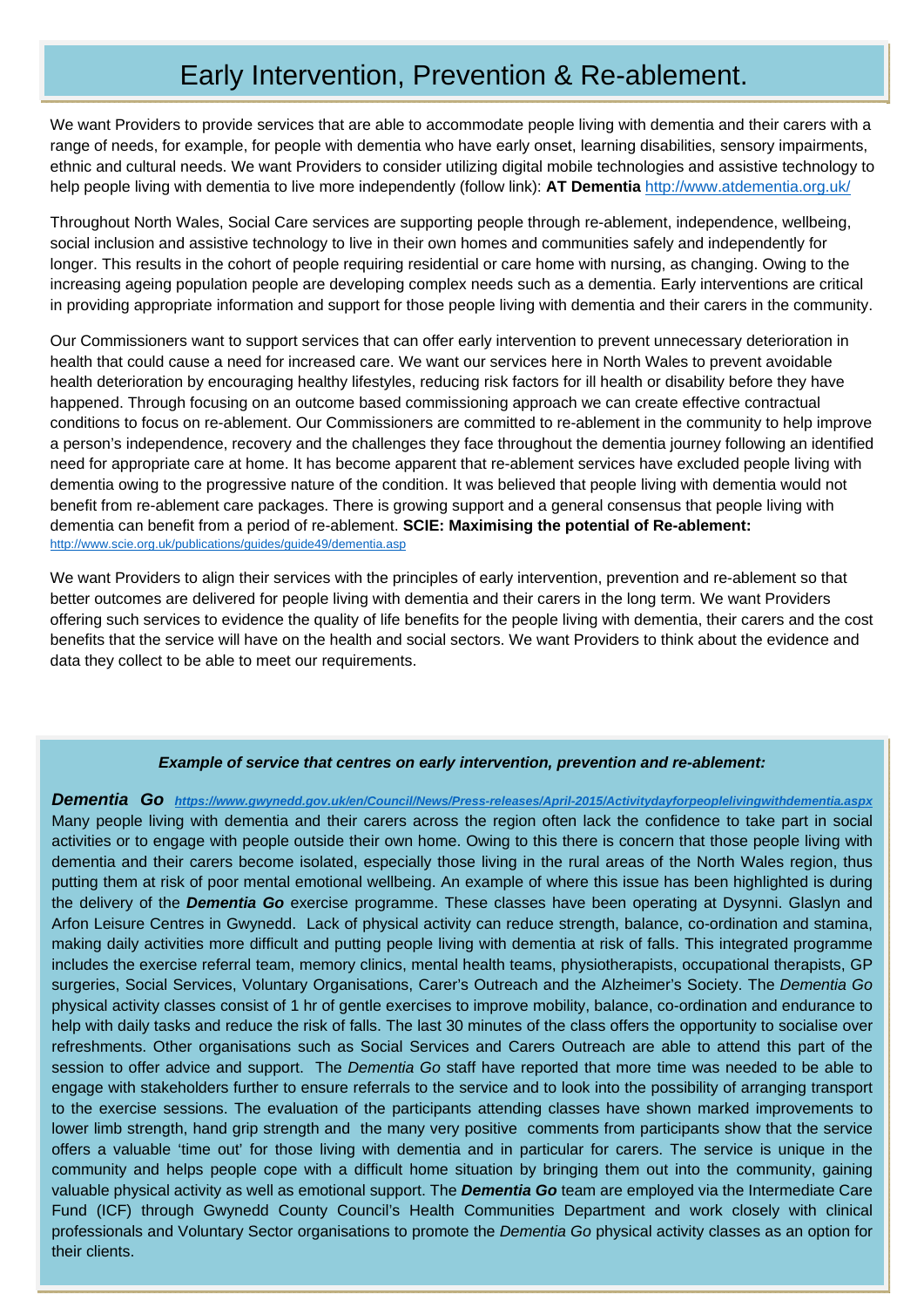## Outcome based Commissioning & Wellbeing



We want Providers to demonstrate how their service makes a difference to the quality of life of people living with dementia and their carers, as well as meeting health and social care outcomes, including cost saving and benefits. Commissioners will be asking:

> Can your service meet and evidence outcomes for people living with dementia and their carers?

**Can your service meet and evidence broader health and social care outcomes, including cost benefits?** 

Commissioners are focusing on services that can achieve positive outcomes rather than just outputs. Commissioners are enquiring and consulting with people living with dementia, their carers and communities across the region about what they need and want from a service. Becoming Outcome focused helps both Commissioner and Provider to develop creativity, innovation, personalisation, quality, commitment and more for less in service provision.

Outcome based commissioning helps people and their communities to develop a better understanding of their local services, how these compare to other services and the level of quality they can expect.

When Commissioning and shaping a service both Commissioner and Provider need to think about how this service will focus on helping to make a positive impact on the wellbeing of the person living with dementia and their carers. Wellbeing is a broader concept than either physical or mental health. It is about how people experience their lives. It is strongly influenced by material and psycho-social circumstances and has both personal and social components. Wellbeing centres on a person being able to function well and feel good through a positive state of mind, feeling safe, sense of connection and resilience which is the capacity of people to confront and cope with life challenges to maintain positive wellbeing. Developing and improving partnership working with all sectors and making Service Users and Carers active key partners will improve outcomes and reduce service delivery costs (follow link): The Triangle of Care https://professionals.carers.org/workingmental-health-carers/triangle-care-mental-health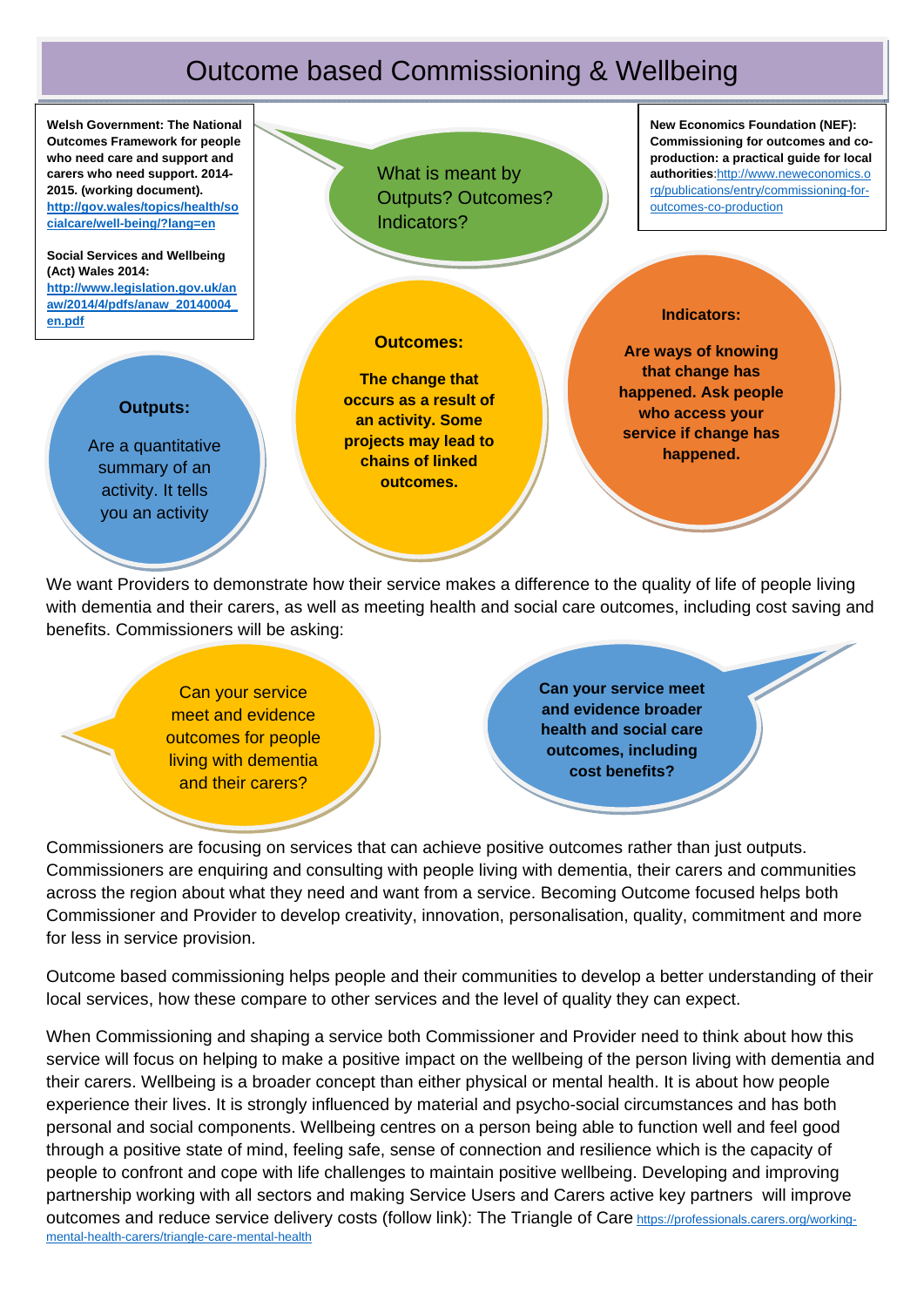## Added Value

People's time, creativity and energy can be in some cases more valuable than money. Providers need to connect with existing community groups, facilities and volunteers to add value to their service.

Focussing on maintaining independent living for people with dementia goes 'hand in hand' with support to carers. Growth in numbers of people with dementia across the North Wales region implies an increase in the number of carers needed in the future. The Voluntary Sector is pivotal to augment current statutory provision and therefore in joint working partnership with local statutory sector can aid cost efficiency of service.

To be able to meet the need for early intervention, preventative and re-ablement services across the region in aiding support for people living with dementia and their carers, there is a need to focus on investment of both Voluntary Sector organisations and Community groups.

In the North Wales region the Voluntary Sector organisations and Community groups are delivering a plethora of community services which are providing support for people living with dementia and their carers. WCVA (2013) estimate that there are over 33,000 Voluntary Sector organisations working in Wales providing a range of vital community services, including 11% providing support with health and social care. These organisations can be operating at national, regional or local level. The total number of Voluntary Sector organisations estimated to be active and providing a range of services across the North Wales region is over 19,000, although it is difficult to estimate precisely how many of these organisations support people with dementia, either directly or indirectly. The Alzheimer's Society has a presence in all the 6 counties in North Wales.

In these times of financial uncertainties, Local Authorities are focussing any funding on services that meet the local needs and the priorities outlined by the Local Authorities, whereas, in the past, this may not have been the case. These priorities are communicated with Voluntary Sector organisations and Community groups to help in the shaping and planning of services. However, if Local Authorities sign post or refer to Voluntary Sector organisations and Community groups there needs to be consideration to determine where accountability lies. This needs to be balanced with personal choice.

 Identifying suitable partners (either voluntary or community) to support us in the long term sustainability of support to those people living with dementia and their carers is a major challenge. However, it is apparent from examples of active practice in the community that volunteer led Community groups can and do provide an effective and efficient service that supports Local Authorities and Health services in meeting demand in times of pressing financial constraint.

#### *Example of service that is adding value to current statutory provision:*

**Clwb y Berwyn** *http://canolfan-ni.org/clwb-y-berwyn/* is a community-run group providing an opportunity for all older people and their carers to meet and have tea and an activity. The group meets every fortnight at Canolfan Ni in Corwen. There are 50 members in total, with an average attendance of 35-40 people at each meeting with an age range of 60-96. The club is well known to local health and social care services and they refer people who may benefit from attending the club. Clwb y Berwyn plays a very important role in preventing social isolation for older people who live in our communities providing opportunities to be part of the community network. The club is supported by 10-11 volunteers from the Royal Voluntary Service who also provide the refreshments. Activities include guest speakers, quizzes and bingo, monthly chair exercise sessions, trips and short breaks. Members pay £2.00 per session which includes tea and a raffle ticket and the club is self-supporting. Transport is available through Bws Ni – a local Community Transport Scheme.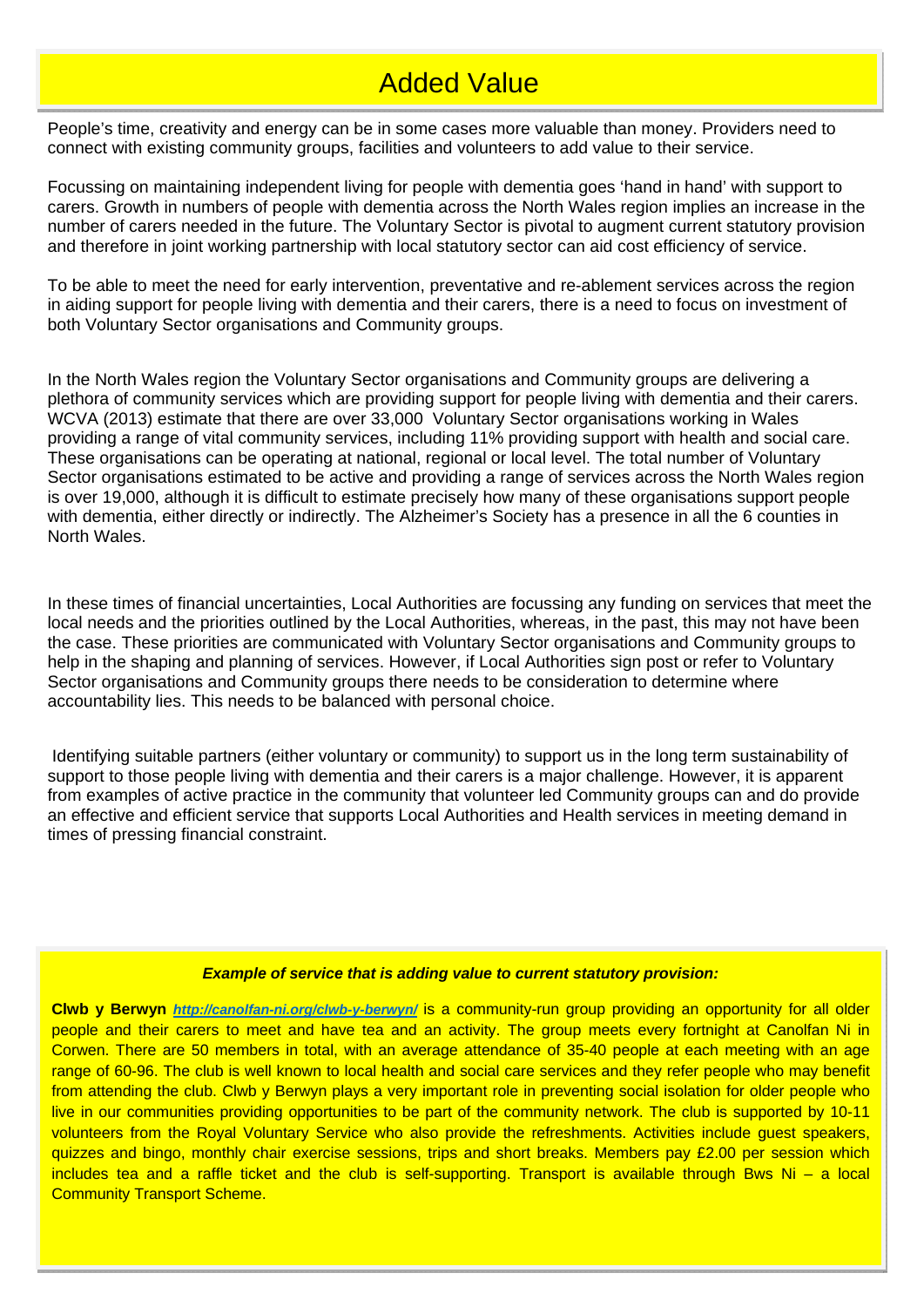# Collaborative Service Provision between Health, Primary Care, Social Care & Voluntary Sector.

For those who suspect they have a dementia or for families thrown into crisis as dementia deteriorates the first port of call will invariably be the GP and, if dementia is hard to live with, it is equally difficult to manage in primary care. We want Providers to provide a holistic service which focuses on the needs of the person living with dementia and their carers. We want Providers to move away from a one dimensional service. Providers will need to work together, sharing learning and collaborating creatively and with innovation to achieve the outcomes in joint working partnership with all sectors.

It is important that services work together. Welsh Government published *Our Plan for a Primary Care Service for Wales up to March 2018* http://www.scie-socialcareonline.org.uk/our-plan-for-a-primary-care-service-for-wales-up-to-march-2018/r/a11G00000070GZiIAM. This plan highlights the need for people to receive the majority of advice, diagnosis, treatment and care in flexible ways, in flexible facilities delivered by a range of professionals close to home (p. 13).

In response to **growing demand** and **limited resources**, the Provider needs to consider:

- Collaborative services between Health Primary Care, Social Care and Voluntary Sector to provide people living with dementia and their carers with the best chance of staying out of residential care, hospital and maintaining independence at home.
- Building together collaborative local delivery of Health Primary Care, Social Care and Voluntary Sector service through GP networks working in partnership with assessment and care management and community support services (responsive and community based).
- Working in partnership towards highlighting the benefits of an early diagnosis, which are:
	- 1. Help with uncertainty.
	- 2. Accessing treatment.
	- 3. Accessing appropriate and timely support services.
- (Follow link for further information: **Benefits of an early diagnosis of Dementia**. [Online]. Available at NHS Choices http://www.nhs.uk/Conditions/dementia-guide/Pages/dementia-early-diagnosis-benefits.aspx [Last Accessed 08/ / 06 / 2015].

Evidence from North Wales suggests that overwhelmingly those who present for assessment want to be told if they have dementia. Research has identified some of the things that get in the way of effective primary care for people with dementia. These include: professionals simply not understanding the importance of diagnosing the condition or the need for on-going support as well as a lack of information for people with dementia and their carers about the condition and any services that might be available (Alzheimer's Society, 2014). Through a collaborative approach people living with dementia and their carers will be able to receive timely and appropriate information and support to help them to lead a meaningful life in the heart of their community.

Although there may be delay in some areas it is vital that people living with dementia and their carers are referred onto the appropriate pathway and receive timely and appropriate information and support.

#### *Example of a service working collaboratively with all sectors*

### *Dementia RED (Respect Empathy Dignity) Care Information Centre Point:*

http://www.alzheimers.org.uk/site/scripts/recruit\_details.php?id=9007 The Dementia RED service works collaboratively with Health-Primary Care, Social Care and Voluntary Sector in offering every GP practice, who wish it, the opportunity, at no direct cost, to have a manned 'Dementia RED Care Information Centre Point' available in their practice across the North Wales region. **The benefits from the Dementia RED service are that it helps to:** Increase understanding and greater awareness of cognitive problems / dementia and the role of carers and the impact that living with cognitive problems / dementia can have on individuals. Promotes active engagement in supporting and involving people living with cognitive problems / dementia and their carers in community initiatives and activities. Develop knowledge and ability to sustain support for people living with cognitive problems / dementia and their carers in the long term. Increase awareness in the primary care teams to potentially help improve recording on GP registers.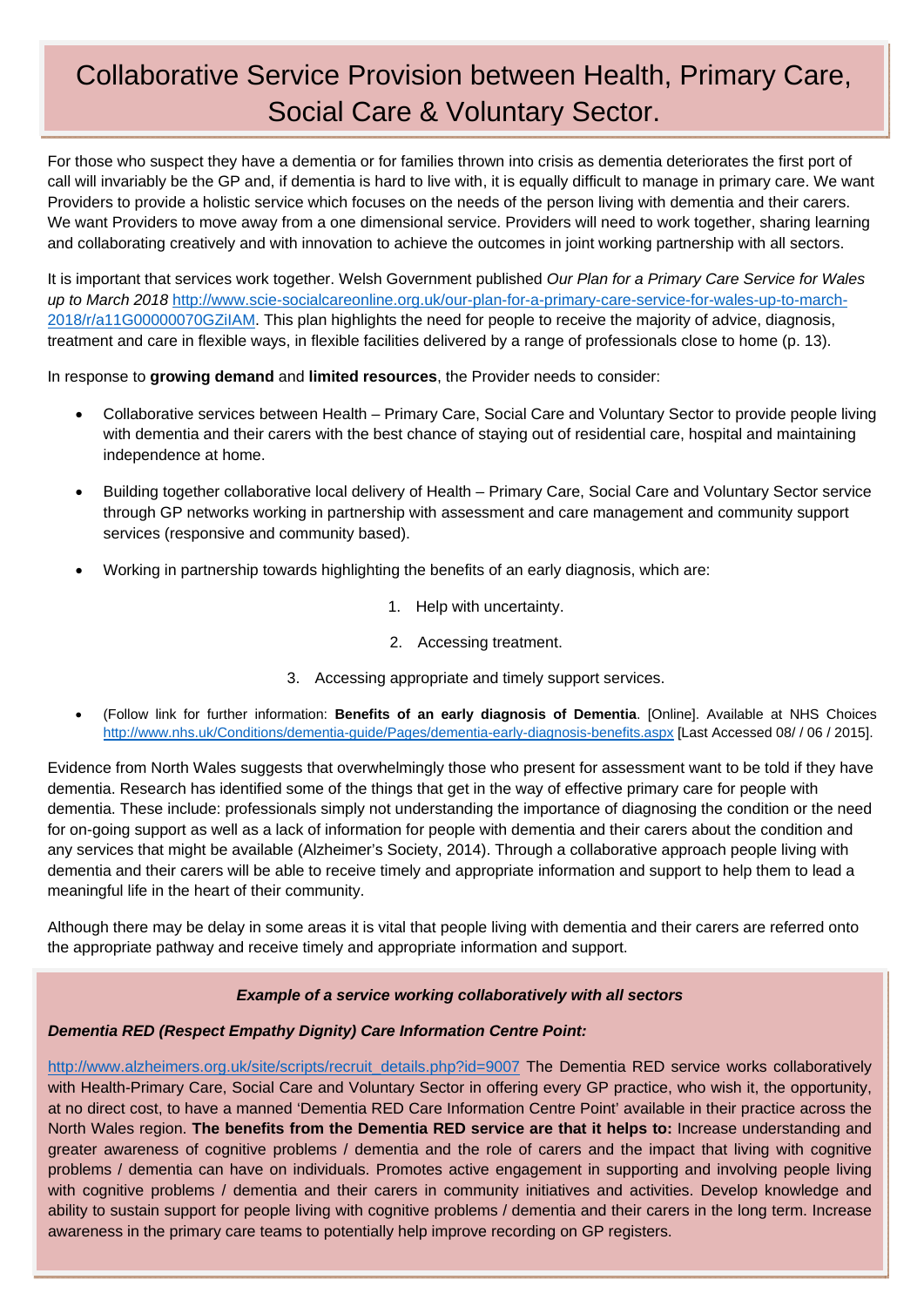## Summary:

This is what we **Want** and **Need** for People living with Dementia and their Carers in North Wales

#### **Personalisation:**

Services that are focused on the person and centred on **R**espect **E**mpathy and **D**ignity.

**Active offer of Welsh Language Services** to enable people living with dementia and their carers to access the service they require in the language of choice throughout the dementia journey.

**Early Intervention, Prevention and Re-ablement** to provide services that accommodate people living with dementia and their carers with a range of needs, for example, early onset, learning disabilities, sensory impairments, ethnic and cultural needs.

## **Outcomes based Commissioning & Wellbeing.**

providers need to demonstrate how their service makes a difference to the quality of life and wellbeing of people living with dementia and their carers as well as meeting health and social care outcomes, including cost saving and benefits.

#### **Adding Value**

through connecting with existing community groups, facilities and volunteers to add value to the service.

**Collaborative service provision between Health, Social Care and Voluntary Sector** to provide a holistic service which focuses on the needs of the person living with dementia and their carers. To move away from a one dimensional service. To think creatively about working in collaboration.